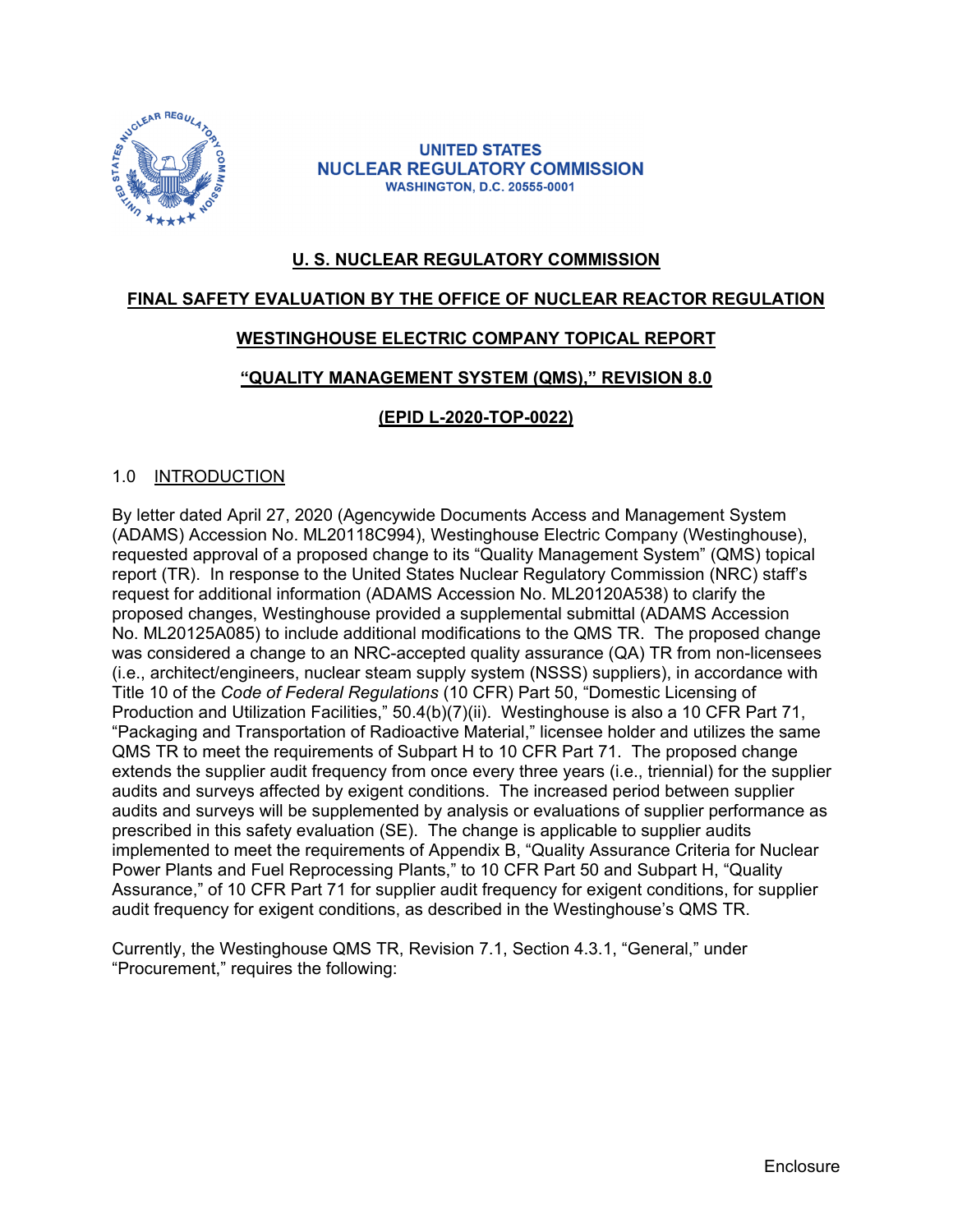Suppliers of safety-related items and services are evaluated and approved by Quality prior to their designation as a qualified supplier, or placement of a purchase order. Active qualified suppliers (including suppliers accredited under national industry codes such as American Society of Mechanical Engineers (ASME)) of safety-related items are evaluated annually and audited at least every 3 years with the following exceptions:

For safety-related items and services, Quality determines the need to conduct supplier audits based on an evaluation that is conducted and documented in accordance with established procedures. Based on this evaluation Supplier audits need not be conducted for suppliers of safety-related items which are:

- 1. Relatively simple and standard in design, manufacturing, and testing; and
- 2. Adaptable to standard or automated inspections or tests of the end product to verify quality characteristics upon receipt.

Audit programs for suppliers of items and services for nuclear power plants that are not subject to NRC regulations comply with requirements imposed by the governing regulatory agency or customer contract.

Westinghouse submitted the QMS TR, Revision 8.0 and requested the addition of a new Subsection 4.3.1.1, "Exigent Conditions" to this TR that states:

Under exigent conditions, the audit and/or survey interval may be extended up to 25%. This unique grace period can be applied if exigent conditions exist including but not limited to; a) declaration of a national emergency, b) severe localized or national weather conditions, or c) localized outbreak of a severe health concern to the public. Under these exigent conditions the audit clock resets when the audit and/or survey is performed. The 25% grace period extension is applicable to domestic and international suppliers.

During the use of the 25% extension, a supplier evaluation shall be performed, and results documented, including any necessary qualification adjustments. Suppliers in the 25% extension can be maintained on the Westinghouse Qualified Supplier List (QSL) provided the following actions (a-c) are taken and the results satisfactory:

- a. Verification that:
- (1) The supplier is still implementing a quality assurance program that meets Appendix B to 10 CFR Part 50 OR
- (2) Commercial suppliers surveyed are still maintaining adequate documented programmatic controls for the activities affecting quality.
- b. Monitoring ongoing and previous supplier performance promptly considering impacts of these following types of information:
- 1. Results of receipt inspection activities or other operating experience.
- 2. Review of supplier-furnished documents and records such as certificates of conformance, nonconformance notices, and corrective actions.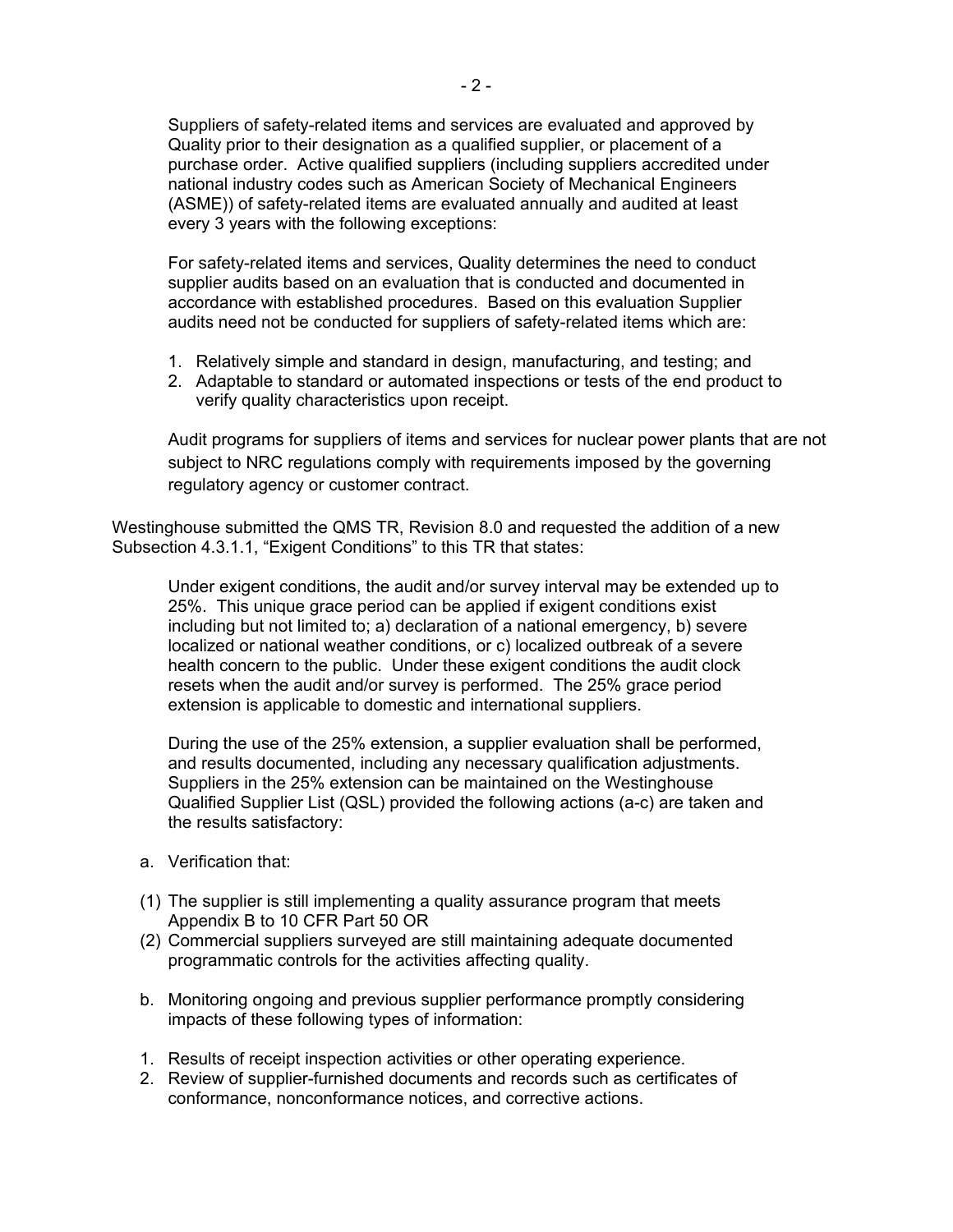- 3. Results of audits and inspections from other sources (e.g., customer, ASME, NIAC audits or NRC inspections)
- c. In the case of a new procurement activity or changes to existing procurements that significantly enlarges the scope or changes the method/controls for activities performed by the supplier, the evaluation shall document the justification that the change(s) are adequately addressed by the supplier's quality assurance program or mitigating actions are being taken by Westinghouse.

Exigent conditions, such as the national emergency caused by COVID-19, impacts Westinghouse's ability to complete external supplier audits and surveys within the frequency specified in its QA program that complies with Appendix B to 10 CFR Part 50. Exigent conditions have restricted both domestic and international travel and restricted access to supplier facilities. The proposed change to the Westinghouse's QMS TR would provide an extension of the external audit frequency for supplier audits and surveys that need to be completed during exigent conditions.

The NRC staff has reviewed the modification of Westinghouse's QMS TR that would be implemented in the event of exigent conditions for QA programs submitted under 10 CFR 50.4(b)(7)(ii).

Details of the NRC staff's evaluation are summarized below.

#### 2.0 REGULATORY BASIS

The regulations at 10 CFR 50.4(b)(7)(ii), set forth the NRC's regulatory requirements regarding changes to an NRC-accepted QA TR from non-licensees (i.e., architect/engineers, NSSS suppliers, fuel suppliers, constructors, etc.) that must be submitted to the NRC's Document Control Desk. Similarly, 10 CFR 71.106 sets forth the NRC's regulatory requirements regarding changes to NRC-approved QA programs that will reduce commitments in the program description as approved by the NRC.

The regulatory requirements for QA program audits of suppliers is set forth in Criterion VII, "Control of Purchased Material, Equipment, and Services," and Criterion XVIII, "Audits," of Appendix B to 10 CFR Part 50, and in 10 CFR Part 71.115, "Control of Purchase Material, Equipment, and Services and 10 CFR 71.137, "Audits." Licensees contractually impose these requirements upon their suppliers. Criterion VII of Appendix B to 10 CFR Part 50 and 10 CFR 71.115 require establishing measures for assuring that purchased material, equipment, and services, whether purchased directly or through contractors and subcontractors, conform to the procurement documents. These measures shall include provisions, as appropriate, for source evaluation and selection, objective evidence of quality furnished by the contractor or subcontractor, inspection at the contractor or subcontractor source, and examination of products upon delivery. Documentary evidence that material and equipment conform to the procurement requirements shall be available at the nuclear power plant or fuel reprocessing plant site prior to installation or use of such material and equipment. Criterion XVIII of Appendix B to 10 CFR Part 50 and 10 CFR 71.137 require a comprehensive system of planned and periodic audits to be carried out to verify compliance with all aspects of the QA program and to determine the effectiveness of the program.

Regulatory Guide (RG) 1.28, "Quality Assurance Program Criteria (Design and Construction)," Revision 4 (ADAMS Accession No. ML100160003) and RG 7.10, "Establishing Quality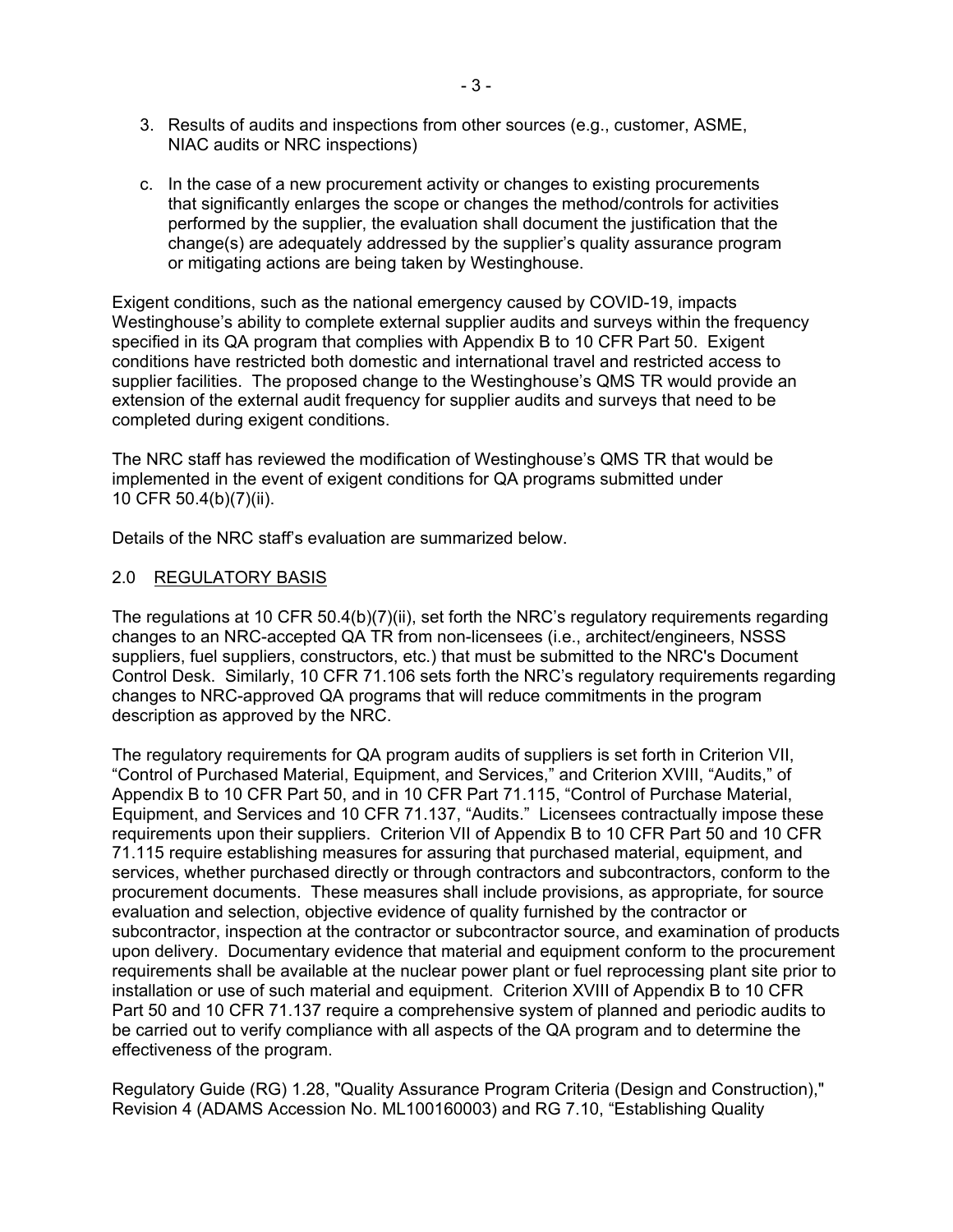Assurance Programs for Packaging Used in Transport of Radioactive Material," Revision 3 (ADAMS Accession No. ML14064A505), identify the ASME's Standard, NQA-1, "Quality Assurance Requirements for Nuclear Facility Applications," as an adequate basis for complying with the requirements of Appendix B to 10 CFR Part 50 and 10 CFR Part 71 Subpart H. RG 1.28 identifies some exceptions which are discussed in the Regulatory Position section of RG 1.28, Revision 4. Both RGs state that the audits and surveys are to be conducted on a triennial basis. RG 1.28, Revision 4, Section C.2.b.5 allows a general grace period to be taken for a supplier audit that must be performed on a triennial basis. Further, the grace period does not allow the supplier audit "clock" to be reset forward. However, the "clock" can be reset backwards by the supplier audit activity being performed early.

## 3.0 TECHNICAL EVALUATION

In evaluating the adequacy of the proposed change, the NRC staff considered the guidance of NUREG-0800, "Standard Review Plan for the Review of Safety Analysis Reports for Nuclear Power Plants: LWR Edition," Chapter 17.5, "Quality Assurance Program Description - Design Certification, Early Site Permit and New License Applicants," RG 1.28, Revision 4, and ASME NQA-1. The guidance in RG 1.28, Regulatory Position 2.b, "External Audits," states in part, that audits of supplier's QA program should be performed on a triennial basis.

The extension of the audit frequency during exigent conditions as proposed by Westinghouse will provide for greater flexibility in its consideration of other similar events, such as the ongoing COVID-19 pandemic. The current national emergency limiting domestic and international travel, is resulting in Westinghouse not meeting its contractual commitment imposed by licensees associated with the external audit frequency. As the duration of the current national emergency is unknown, the NRC agrees an overall extension of 25 percent to the triennial audit frequency for impacted supplier audits and surveys may be implemented for exigent conditions.

During the exigent conditions, Westinghouse may continue to use suppliers that have exceeded the maximum allowed audit or survey time based on the conditions set forth in the new Subsection 4.3.1.1, "Exigent Conditions," within the QMS TR, Revision 8.0. The NRC staff found that the descriptions provided in Subsection 4.3.1.1 are consistent with the following NRC staff's considerations for allowing extensions to the periodicity of audits and surveys for suppliers during exigent conditions:

- a. Westinghouse should prioritize completing audits or surveys of affected suppliers based on safety significance and any issues with the supplier. However, the audit or survey shall be completed within the 25 percent grace period.
- b. There is verification that the supplier is still implementing a quality assurance program that meets Appendix B to 10 CFR Part 50.
	- i. For suppliers with delinquent surveys, the entity shall ensure that the suppliers have maintained adequate documented programmatic controls in place for the activity affecting quality.
- c. The alternative method of the 25 percent extension discussed above is applicable to domestic and international suppliers.
- d. Receipt inspection and industry operating experience are reviewed on an ongoing basis as the information becomes available and documented. The results of the review are promptly considered for the effects on a supplier's continued qualification and adjustments made as necessary, including corrective actions.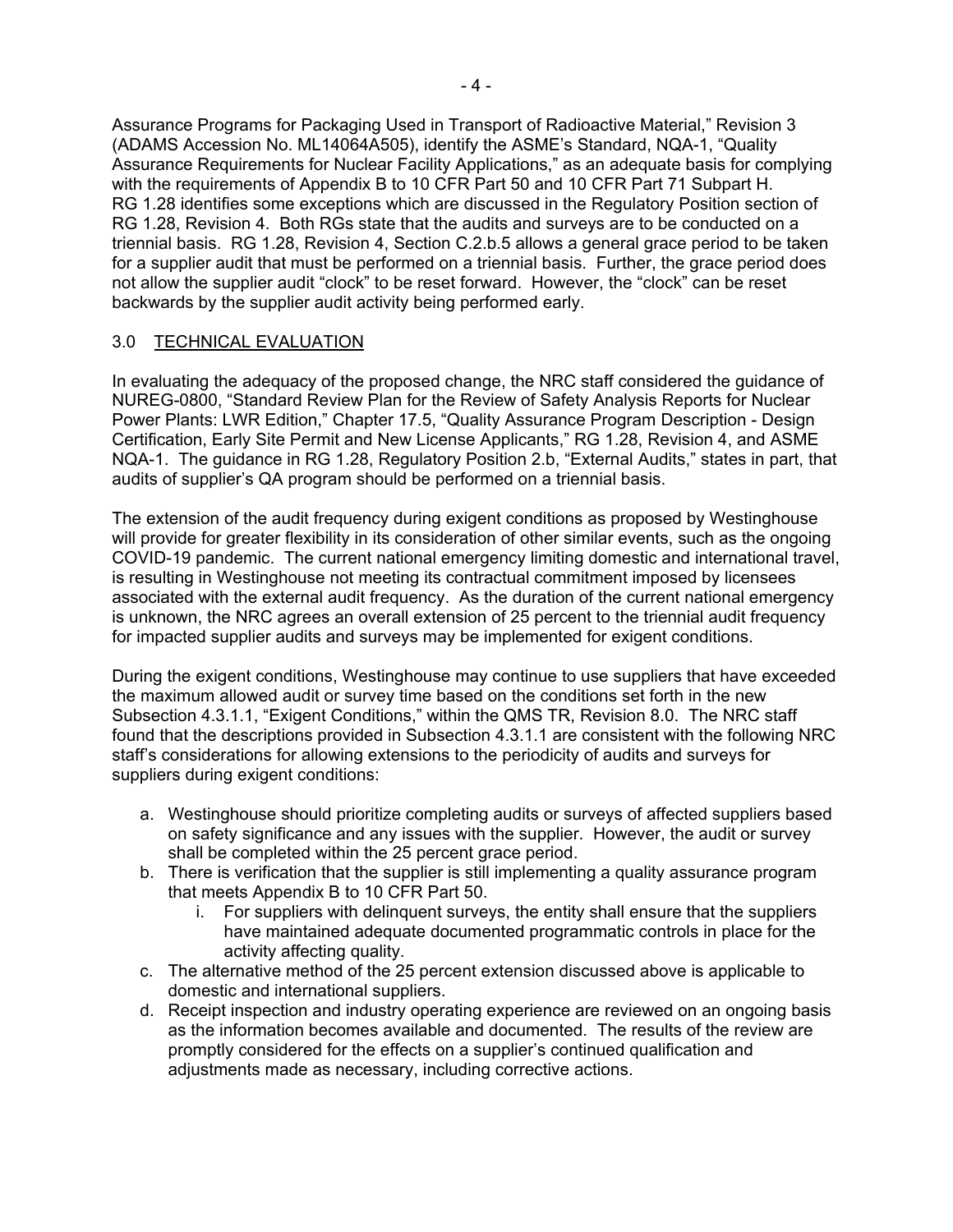- e. If there is no ongoing receipt inspection or operating experience with which to analyze the supplier for a period of 12 months since the last audit or survey, an annual documented evaluation shall be performed and include, as appropriate, the following:
	- i. Review of supplier-furnished documents and records such as certificates of conformance, nonconformance notices, and corrective actions.
	- ii. Results of previous source verifications, audits, survey and receiving inspection activities.
	- iii. Operating experience of identical or similar products furnished by the same supplier.
	- iv. Results of audits and inspections from other sources (e.g., customer, ASME, or NRC inspection).
- f. If the contract or a contract modification significantly enlarges the scope or changes the methods or controls for activities performed by the same supplier, the supplier will provide documented justification the change(s) are adequately addressed by its quality assurance program controls.

The overall 25 percent extension for audits or surveys would only be applicable to exigent conditions. A determination of exigent conditions would be based on Westinghouse's prudent judgement.

The above frequency extension for supplier audits or surveys during exigent conditions is a different alternative to the 90-day grace period allowed under RG 1.28, Revision 4, Section C.2.b.5. The general 90-day grace period alternative will remain unchanged for conditions of a minor nature. Examples of conditions of a minor nature would include, but not limited to: 1) staffing limitations preventing a timely audit to be completed and 2) scheduling conflicts by either the vendor, supplier, or sub-tier supplier.

As previously stated, the expectation for the use of the 25 percent frequency extension would be limited to implementation for exigent conditions. The expectation would be that Westinghouse attempts to maintain the current triennial audit or survey period. Unlike the existing alternative on the use of a grace period, Westinghouse would not have to reset the "clock" backwards when the audit or survey is finally performed to the original date the audit or survey should have been performed. The date that the audit or survey is finally performed would be the start of the new triennial audit or survey frequency. The NRC staff considered that should events of a severe nature occur closely together, the requirement for not allowing the "clock" to be reset forward would result in an additional potential scheduling constraint on completing audits or surveys in a timely manner.

The NRC staff considered the maturity of Westinghouse's QA program and its supply chain oversight in determining this allowance of a 25 percent extension for audits and surveys to be completed from the date of the expiration of the triennial audit or survey frequency. The NRC staff also considered the potential risk significance of extending the audit and survey frequency by 25 percent. Based on the maturity of Westinghouse's QA program, the expected short duration that Westinghouse will be under an exigent condition, and Westinghouse's continuous monitoring of ongoing and previous supplier performance, the NRC staff determined that there is minimal risk associated with implementing the extended audit and survey frequencies during exigent conditions. Therefore, the NRC concluded that the conditions stated above ensure that reasonable assurance of the quality of items and services will continue to be maintained during this extension period.